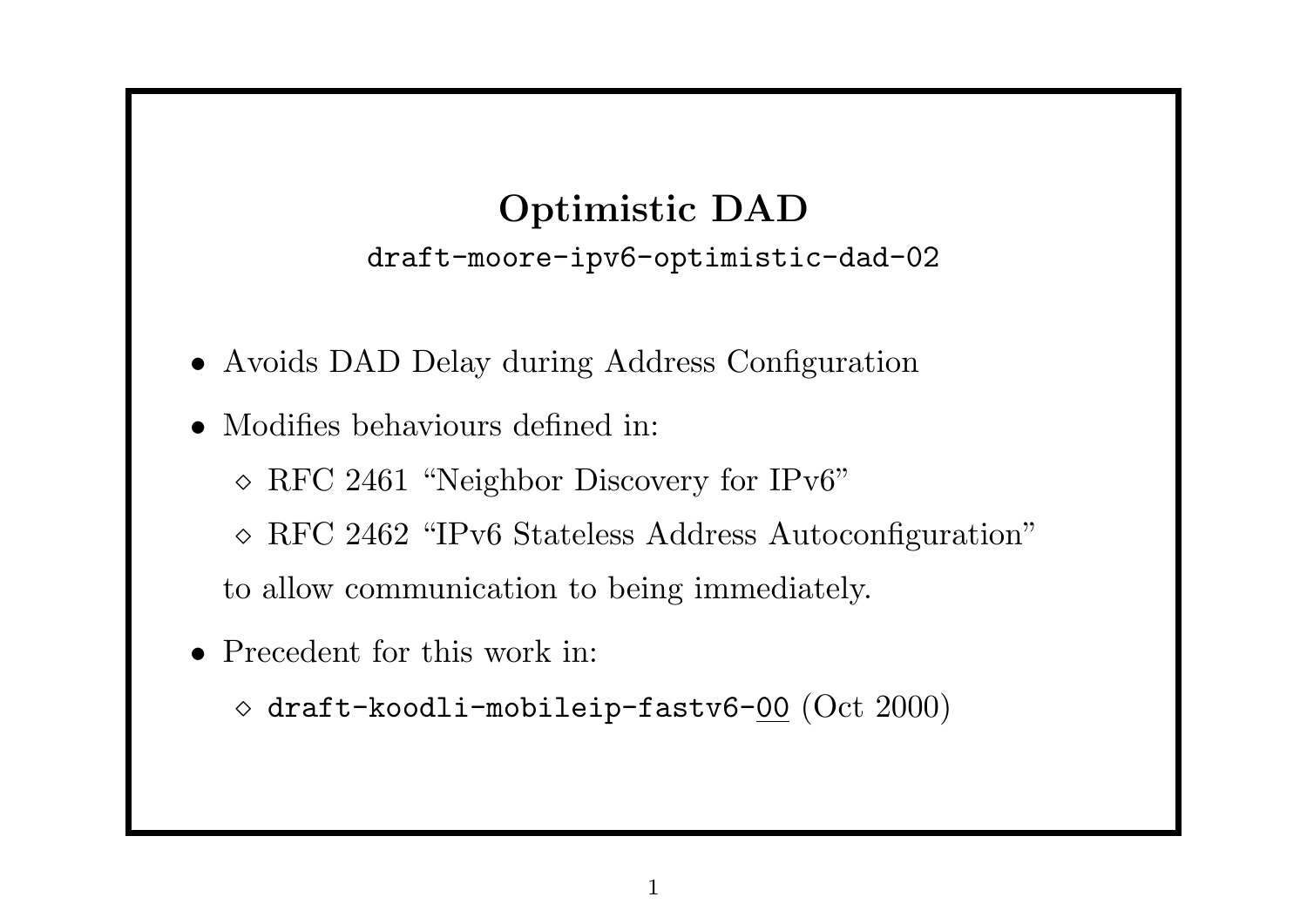#### Address Collision

- For a randomly chosen suffix, the odds of collision are vanishingly small.
- see also draft-soto-mobileip-random-iids-00  $(Jan\ 2002)$  $P_{collision} \leq B_{soto}(2^{62}, 5000) = 5.4 \times 10^{-12}$
- However, not all addresses will be so well chosen due to: Weak PRNG / Insufficient RNG Entropy
	- Manufacturer Error
- Problems caused by undetected address collisions are difficult to analyse.
- ▶ Some form of Duplicate Address Detection (DAD) is needed.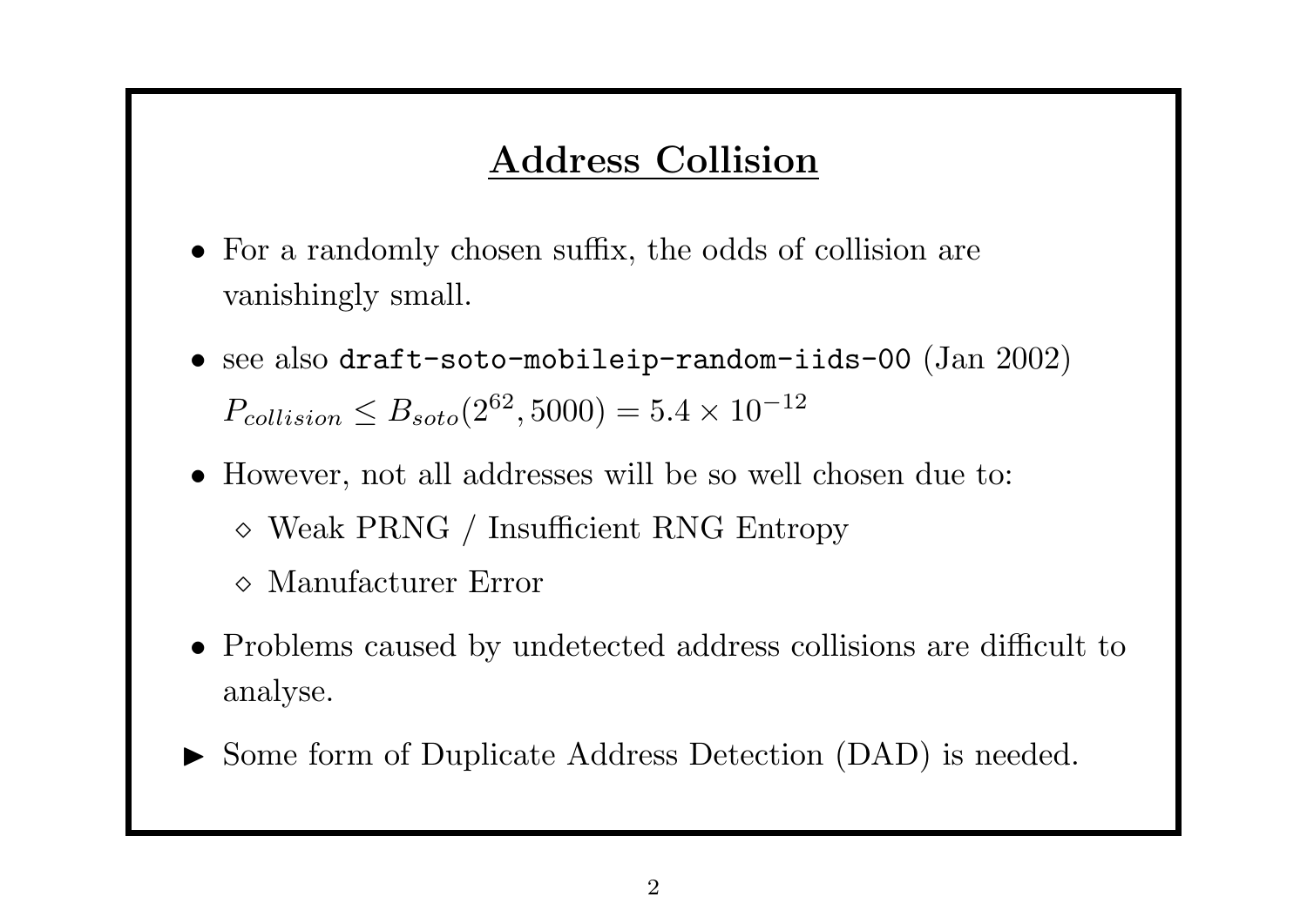# Pessimistic → Optimistic

- Address Configuration is far more likely to succeed than fail.
- $\blacktriangleright$  Rather than *pessimistically* waiting for failure, we *optimistically* begin using the address.
- $\blacktriangleright$  We remain *tentative* for the standard time, listening for *defensive* NAs.
	- We avoid causing disruption in the case of a collision.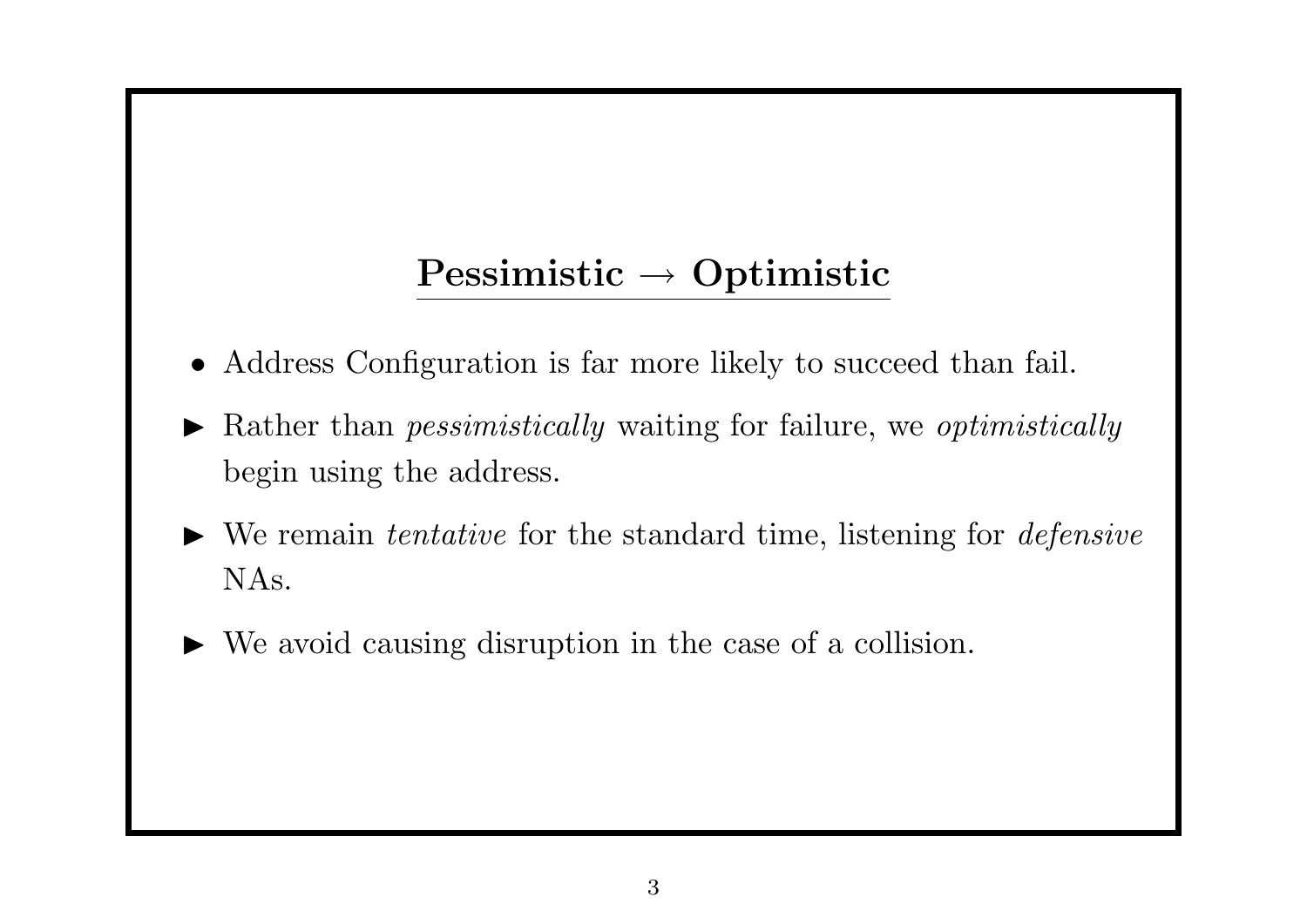### Neighbour Caches

- An entry in a node's Neighbour Cache (NC) indicates a peer that that node is talking to.
- To prevent disruption of active sessions, we ensure that we never override entries in our Neighbours' NCs.
- There are three mechanisms by which hosts affect their neighbours' NC entries:
	- $\diamond$  Neighbour Advertisements (NAs)
	- $\diamond$  Neighbour Solicitations (NSs)
	- Router Solicitations (RSs)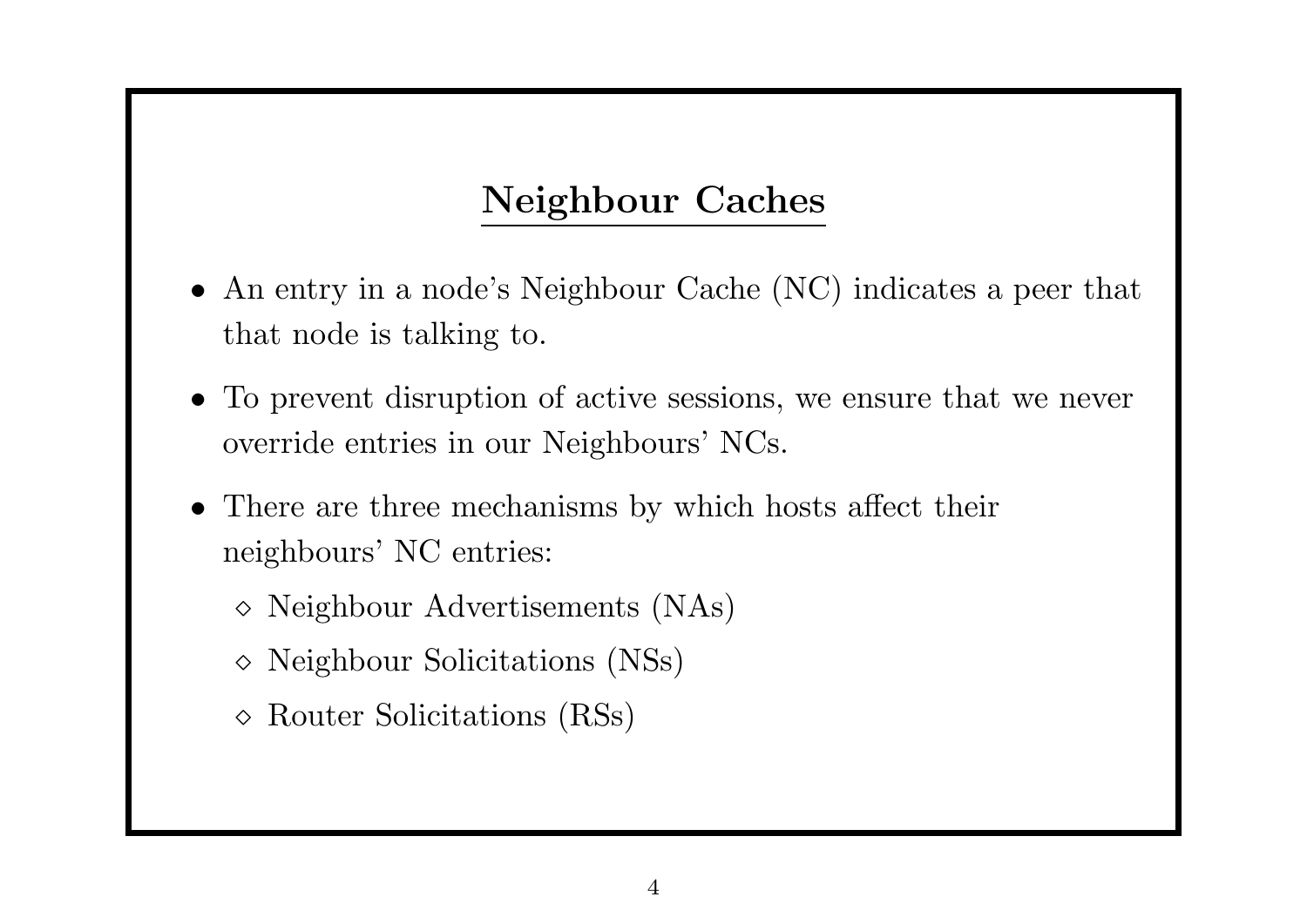#### NA Modifications

- NAs can only override existing NC entries if their Override flag is set.
- $\blacktriangleright$  All NAs sent while *tentative* **MUST** have the *Override* flag cleared.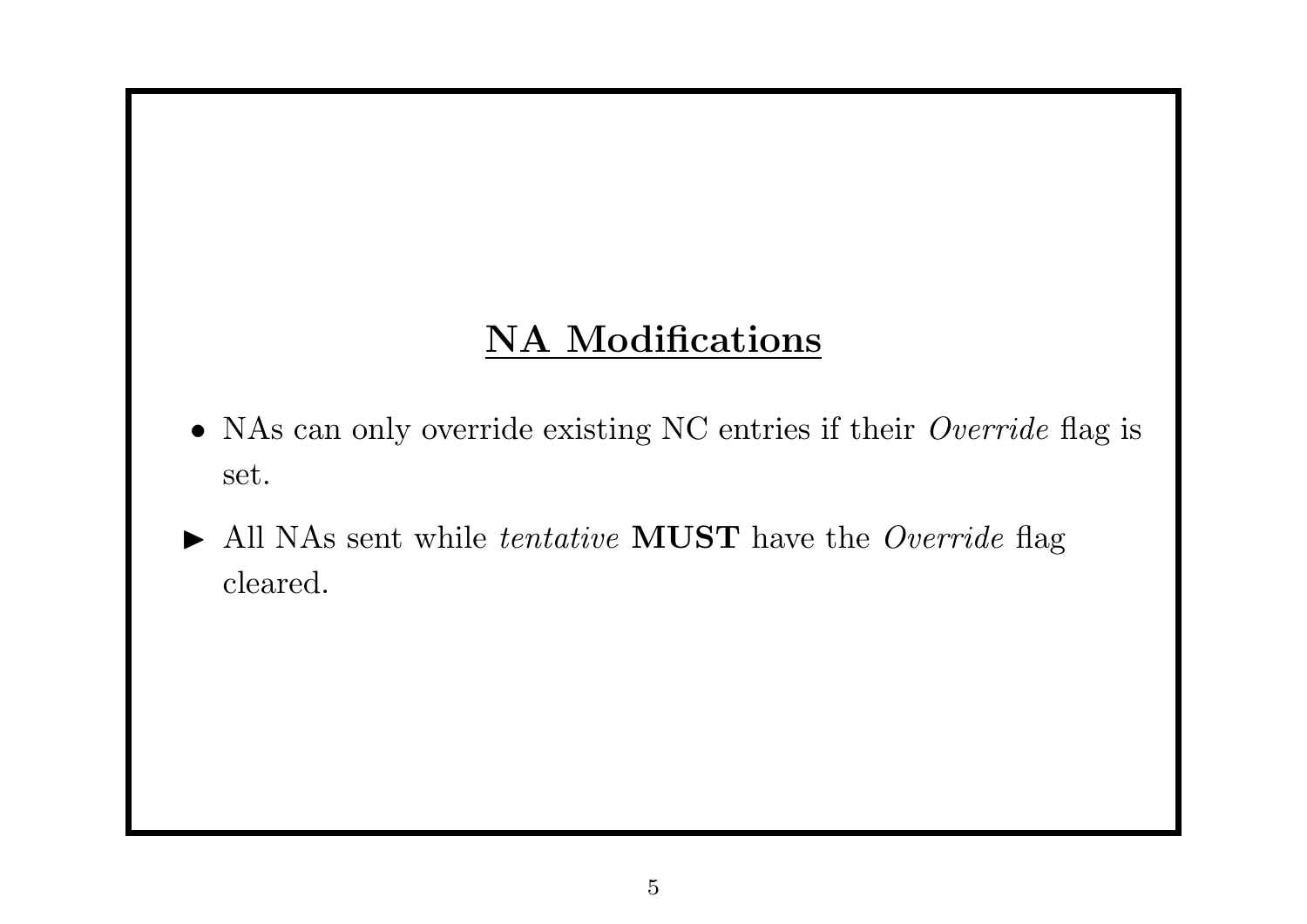## NS and RS Modifications

- NSs and RSs may carry Source Link Layer Address Options (SLLAOs).
- SLLAOs can override existing NC entries.
- $\triangleright$  SLLAOs MUST be ommitted where allowed by RFC2461/2.
- $\triangleright$  Messages where SLLAO is required by standards **MUST** not be sent.
- In Let the router redirect traffic for Neighbours not in our NC.